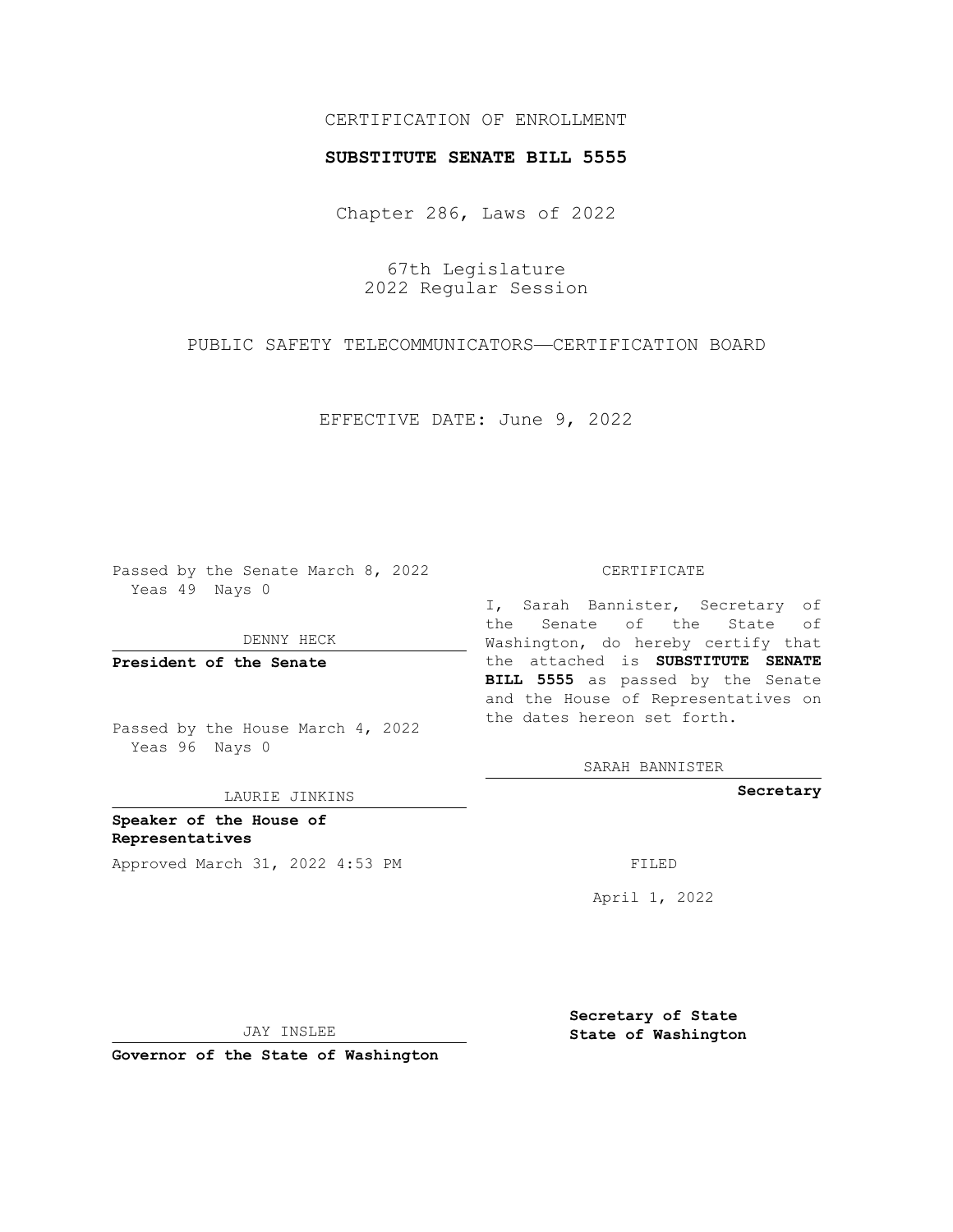### **SUBSTITUTE SENATE BILL 5555**

AS AMENDED BY THE HOUSE

Passed Legislature - 2022 Regular Session

# **State of Washington 67th Legislature 2022 Regular Session**

**By** Senate State Government & Elections (originally sponsored by Senators Van De Wege, Hunt, Mullet, and Randall)

READ FIRST TIME 01/27/22.

 AN ACT Relating to public safety telecommunicators; amending RCW 38.52.520; and adding a new chapter to Title 38 RCW.

BE IT ENACTED BY THE LEGISLATURE OF THE STATE OF WASHINGTON:

 NEW SECTION. **Sec. 1.** (1) The legislature acknowledges that a primary responsibility of government is to ensure public safety and that almost always an emergency response begins with a request to 911 for assistance. Requests to 911 and subsequent emergency response communications are managed by public safety telecommunicator professionals. These first responders are essential workers who continue public service throughout the pandemic, who are essential to triage requests for emergency responses and provide lifesaving instructions and guidance to those who call 911, ensuring the 13 appropriate response for the situation; law enforcement, behavioral 14 health, fire, and emergency medical. The public safety telecommunicator also dispatches, tracks, processes, and transmits information from the public and continually communicates with responders providing an additional layer of safety. The legislature takes special note of the contributions made by public safety telecommunicators whose tasks are arduous and whose working conditions may be contributing to the high and often critical turnover among the principal cadre of professionals who receive and

p. 1 SSB 5555.SL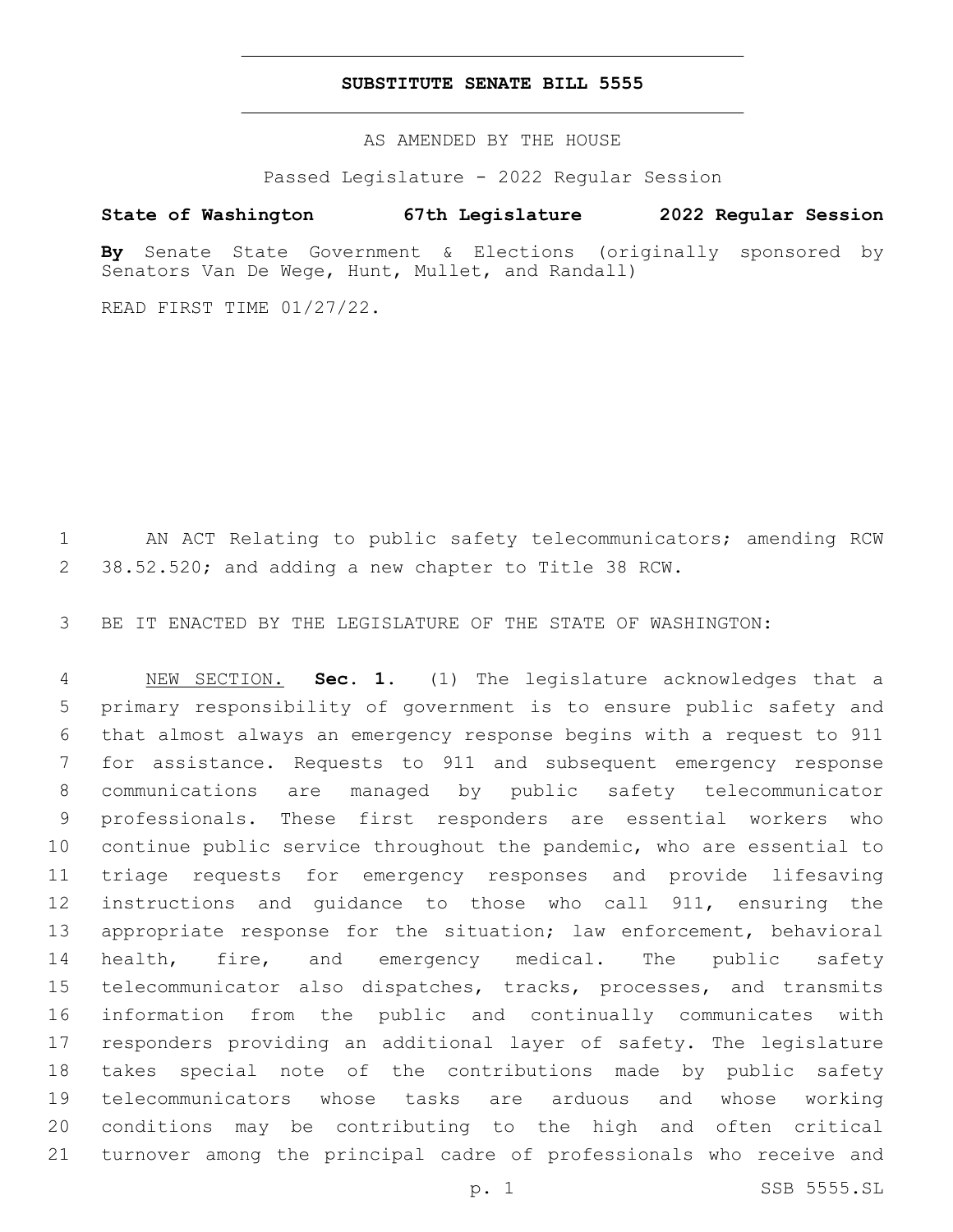process requests from the public for emergency response and provide emergency communications with public safety responders.

 (2) The legislature also recognizes that public safety telecommunicators are the only public safety professionals who are not required to be certified and do not have standard initial training requirements to perform their critical public safety function. Further, employers of public safety telecommunicators face challenges in attracting suitable candidates, training, and retaining of staff due to the high demand and high stress environment of this 10 critical public safety profession.

11 (3) The legislature finds and declares that:

 (a) Public safety telecommunicators must have a formal system of training, and certification and recertification standards, to ensure a standardized response is given when the public seeks assistance during an emergency and that standardized communications are in place to support public safety responders within Washington state.

 (b) The quality of emergency response in most cases begins with the competence of public safety telecommunicators. To ensure the availability and quality of trained public safety telecommunicators, the legislature recognizes the need to adopt and implement standardized training programs and certification and recertification 22 requirements.

 NEW SECTION. **Sec. 2.** The definitions in this section apply throughout this chapter unless the context clearly requires otherwise.

 (1) "Certification board" means the voluntary public safety 27 telecommunicator certification board.

 (2) "Public safety answering point" includes primary public safety answering points that receive 911 calls directly from the public and secondary public safety answering points that receive 911 calls only on a transfer or relay basis from the primary public 32 safety answering point.

 (3) "Public safety telecommunicator" means a first responder working in a primary public safety answering point, regardless of title, who has successfully completed the training, certification, or recertification standards established in the state of Washington. This includes an employee of the state, a local public agency, or an independent governmental agency whose primary responsibility is to receive, process, transmit, or dispatch 911 emergency and

p. 2 SSB 5555.SL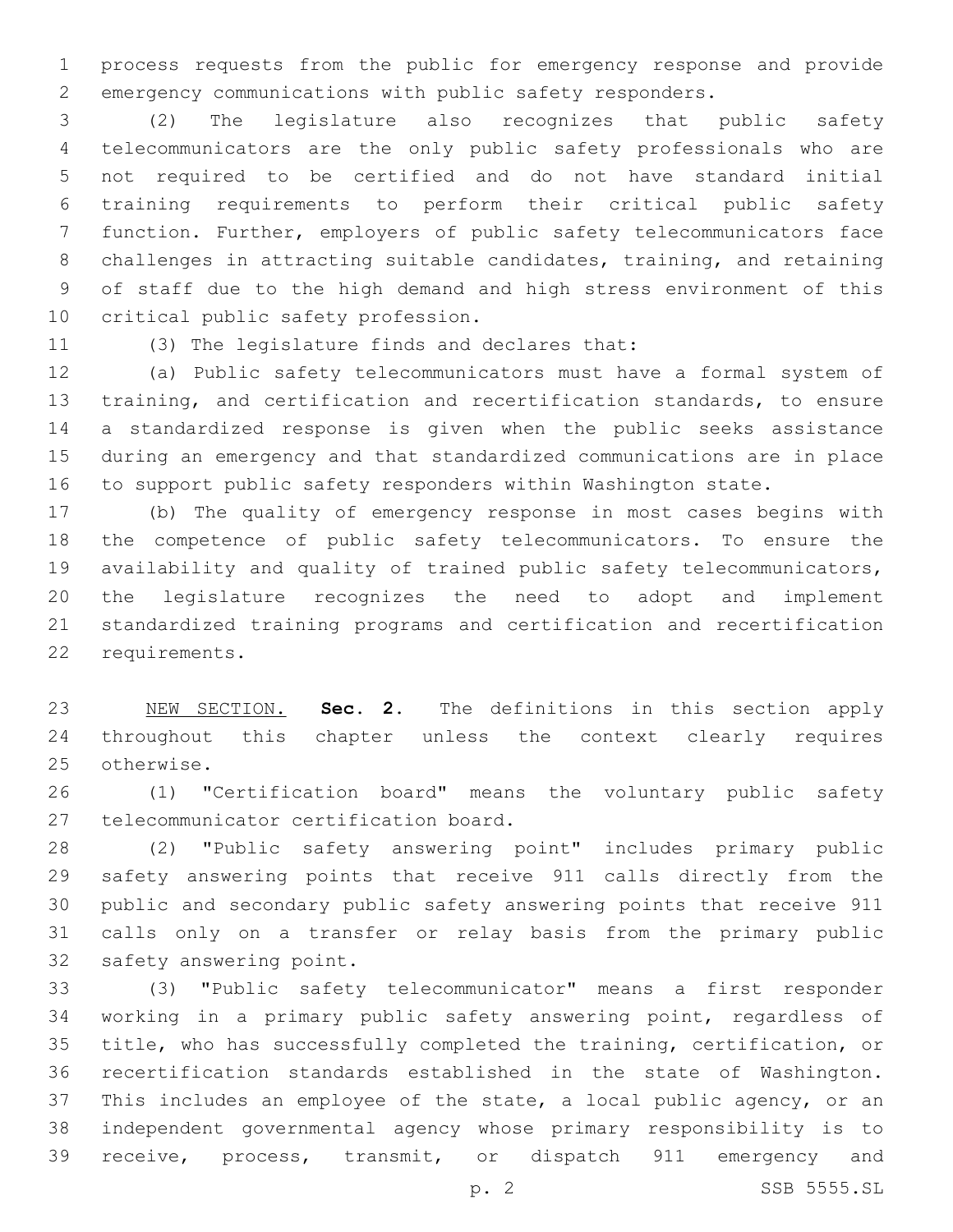nonemergency calls for law enforcement, fire, emergency medical, and other public safety services by telephone, radio, or other communication devices and includes an individual who promoted from this position and supervises individuals who perform these functions.

 (4) "State-approved training program" means a public safety telecommunicator certified training program approved by the certification board to meet the requirements of a state-approved public safety telecommunicator training, certification, and recertification standards. For community colleges, vocational- technical institutes, skill centers, and secondary schools as described in chapter 28B.50 RCW, public safety telecommunicator certified training programs shall be approved by the certification board in cooperation with the board for community and technical colleges or the superintendent of public instruction.

 NEW SECTION. **Sec. 3.** The certification board is established in the state 911 coordination office to create a certification and training program for public safety telecommunicators throughout the state.

 NEW SECTION. **Sec. 4.** Duties of the certification board include: (1) Adopting bylaws for the certification board;

 (2) Adopting rules, with the advice and assistance of the 911 advisory committee, to implement the provisions of this chapter including, but not limited to, rules to implement a state-approved training program for process, policy, and procedure;

 (3) Reviewing and approving state-approved training programs biennially. State-approved training programs should be consistent 27 with industry standards;

 (4) Setting all public safety telecommunicator certification, registration, and renewal fees, and to collect and deposit all such fees in the 911 account established under RCW 38.52.540; and

(5) Establishing recertification requirements.

 NEW SECTION. **Sec. 5.** The certification board shall represent diverse stakeholders of the 911 system and shall consist of the following volunteer members:

(1) The chair or vice chair of the 911 advisory committee;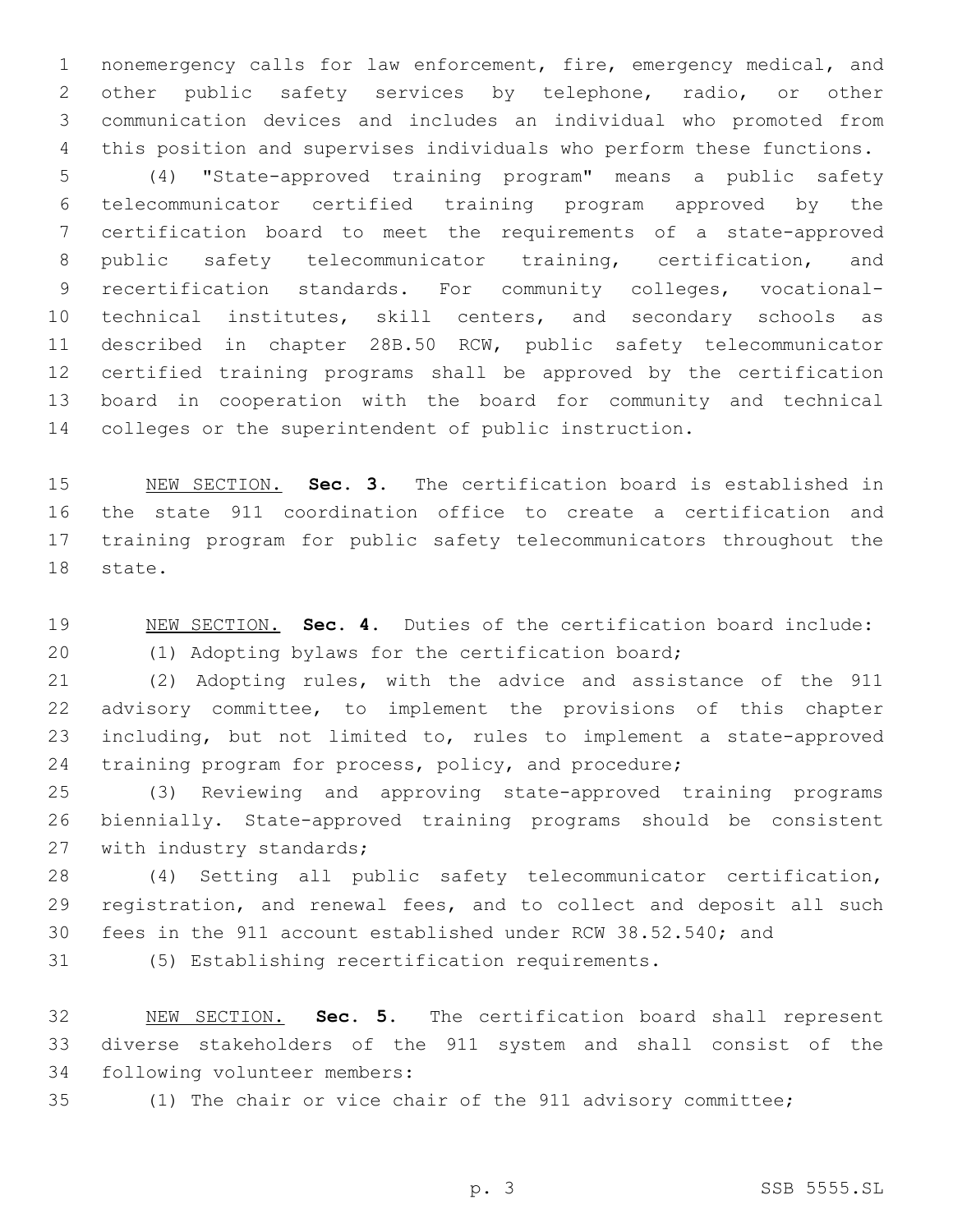(2) Two public safety answering point directors or 911 coordinators, one from the eastside and one from the westside of the Cascade mountains appointed by the 911 advisory committee;

 (3) Two labor union representatives from labor unions 5 representing public safety telecommunicators;

 (4) One representative appointed by the Washington association of 7 sheriffs and police chiefs;

 (5) One representative appointed by the Washington state fire 9 chiefs association;

 (6) One representative from the Washington state association of 11 counties appointed by the Washington state association of counties; 12 and

 (7) Two public safety telecommunicators from a public safety answering point, one from the eastside and one from the westside of the Cascade mountains appointed by the 911 advisory committee.

 **Sec. 6.** RCW 38.52.520 and 2010 1st sp.s. c 19 s 15 are each 17 amended to read as follows:

 A state ((enhanced)) 911 coordination office, headed by the state ((enhanced)) 911 coordinator, is established in the emergency management division of the department. Duties of the office include:

 (1) Coordinating and facilitating the implementation and operation of ((enhanced)) 911 emergency communications systems 23 throughout the state;

 (2) Seeking advice and assistance from, and providing staff 25 support for, the ((enhanced)) 911 advisory committee;

 (3) Providing staff support and assistance to the certification 27 board established under section 3 of this act that includes, but may not be limited to:

 (a) Establishing forms and procedures necessary to administer chapter 38.--- RCW (the new chapter created in section 7 of this act);

 (b) Issuing a public safety telecommunicator registration and certification to any applicant who has met the requirements for certification under chapter 38.--- RCW (the new chapter created in 35 section 7 of this act); and

 (c) Maintaining the official record for the department of all applicants and persons with registrations and certificates under chapter 38.--- RCW (the new chapter created in section 7 of this

act).